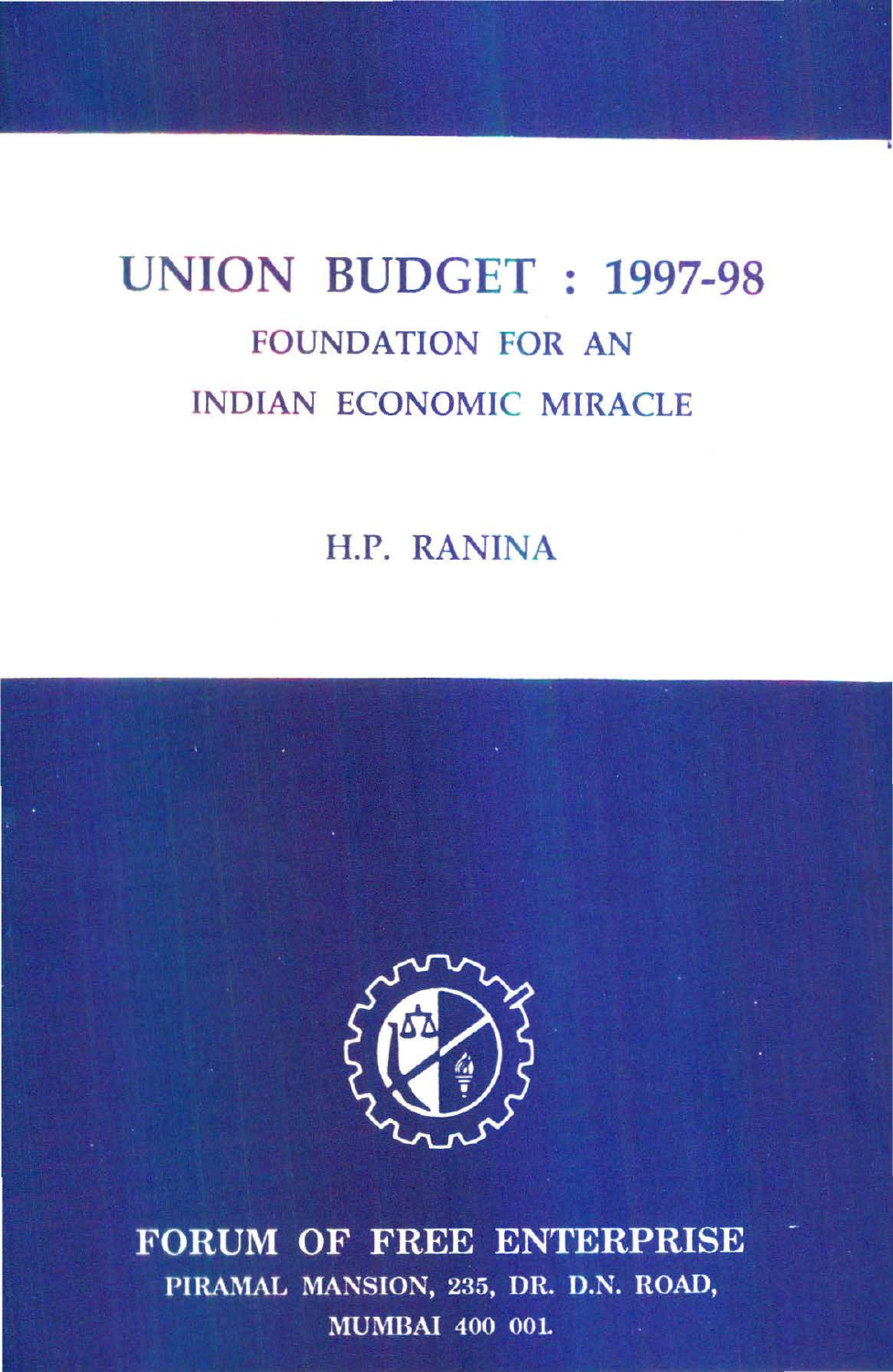"Free Enterprise was born with man and shall survive as long as man survives".

## -A.D. Shroff 1899~1965 Founder-President Forum of Free Enterprise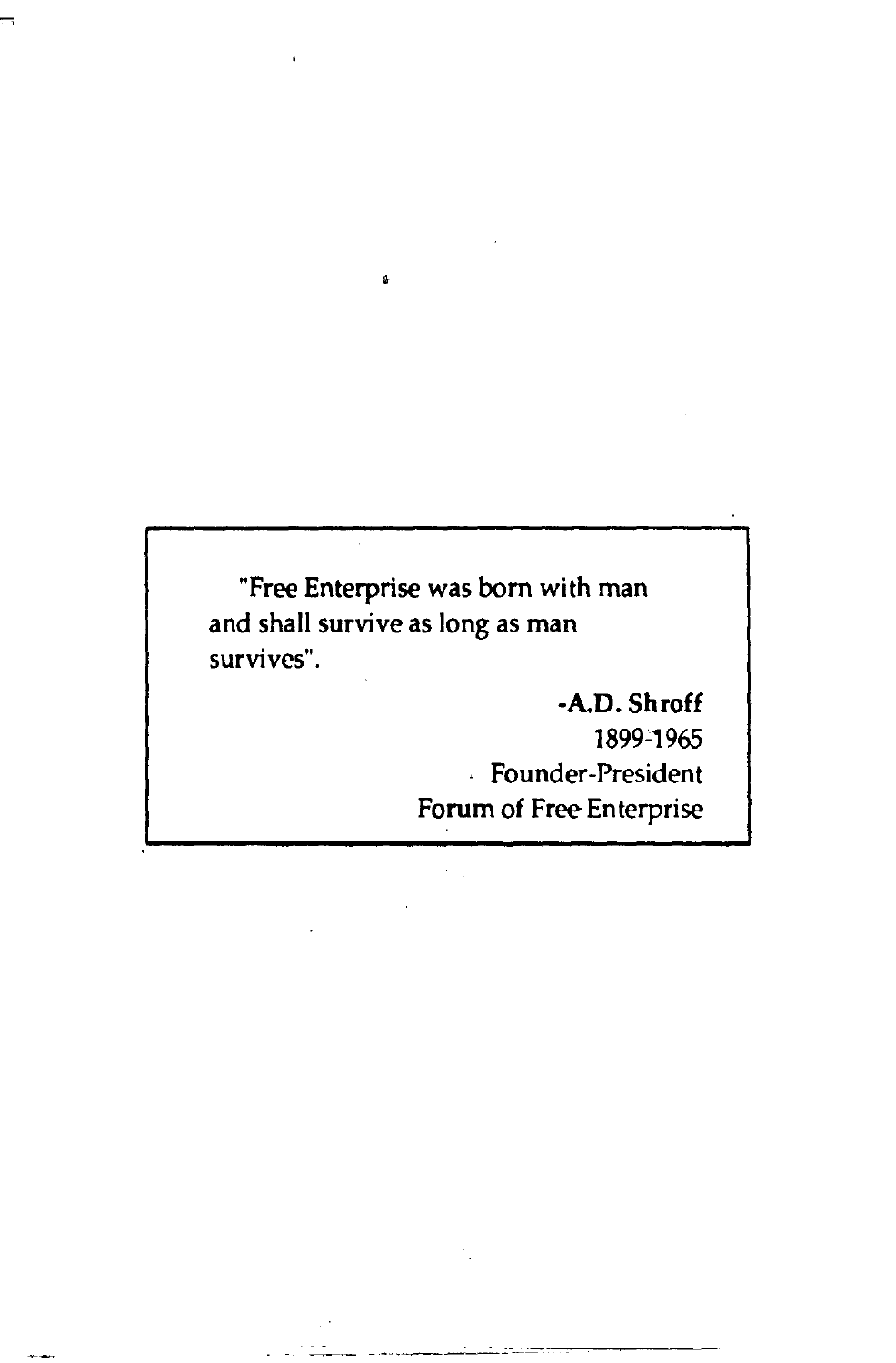## **UNION BUDGET : 1997-98**

## FOUNDATION FOR AN INDIAN ECONOMIC MIRACLE

#### **RY**

#### H.P. RANINA

The Finance Minister has come up with a historical path-breaking Budget which will, at one stroke, make India an attractive investment destination not only for its own people but for foreigners and non-resident Indians as well. By doing so, Mr. P. Chidambaram will go down in History as one of the architects of modern India.

While the insurance sector has been opened up cautiously and selectively to enable L.I.C. and G.I.C. to have joint ventures with Indian companies in the field of pension business and health insurance, the insurance sector is bound to be exposed to the forces of competition in the very near future.

One of the great merits of the Budget proposals is that a comprehensive incentive package has been framed for oil exploration at a time when domestic

\*The author is an eminent authority on taxation. This text is based on a lecture delivered at a public meeting on 1st March 1997 in Mumbai under joint auspices of Forum of Free Enterprise, Bombay Industries Association and several other organisations.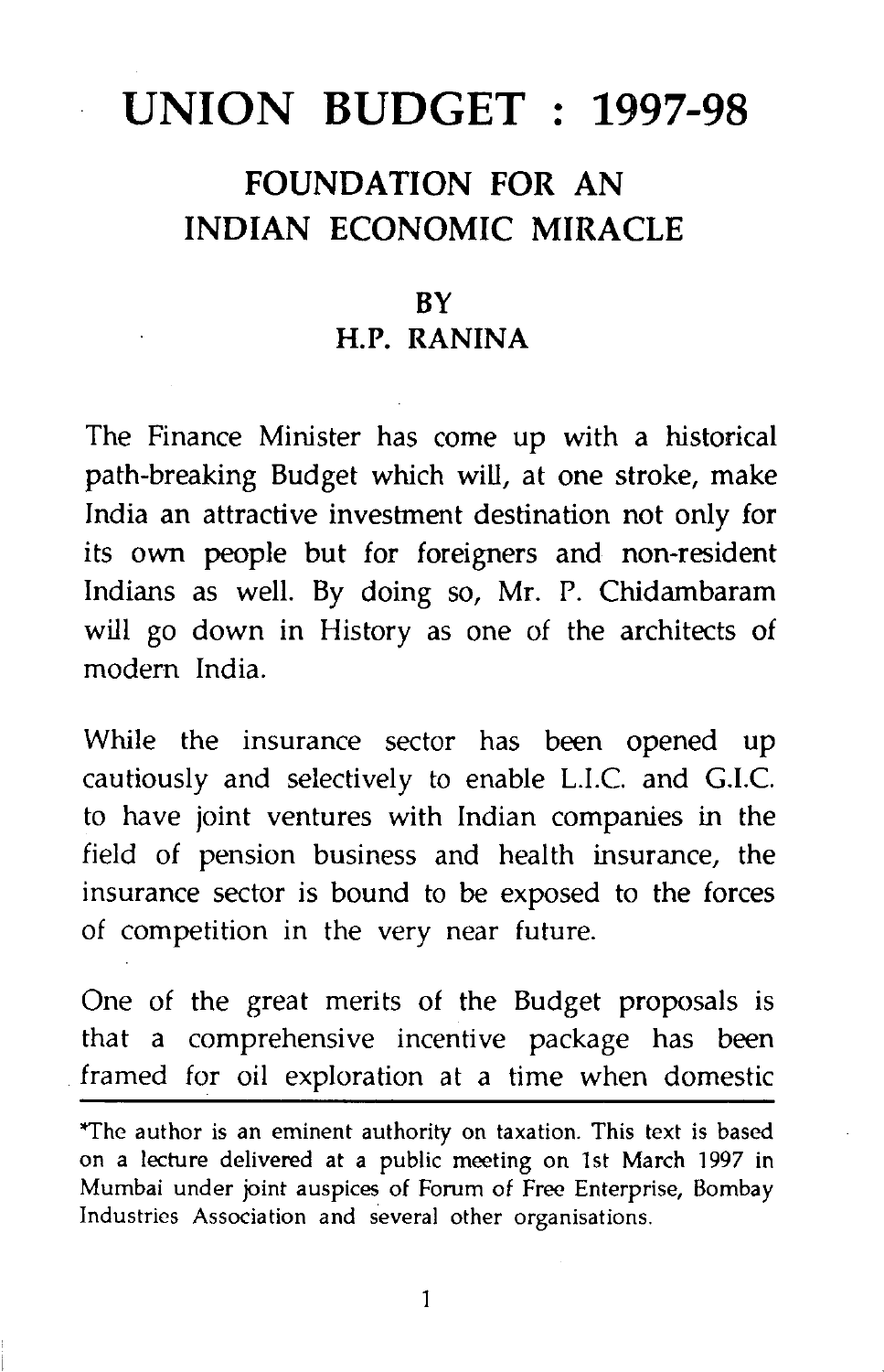production has plummeted to dangerously low levels. The framing of the petroleum tax code needs to be done in the shortest possible time since foreign investment in this sector is the crying need of the hour.

The containment of the fiscal deficit and the discontinuance of the ad-hoc treasury bills will certainly rein in inflation. This will not only help the common man but will also restore structural stability to the fiscal regime.

#### **Bonanza for Individuals**

Never in the fiscal history of India have the rates of tax been brought down for individuals to a low of 30%. In fact, this rate of personal taxation makes India one of the tax havens of the world if one compares it with the rates prevailing in the European countries, U.S.A., Japan and some of the East Asian countries.

The Finance (No.2) Act, 1996 amended section 88 of the fncome-tax Act, through a new clause (xvi), to include investments in debentures of, and equity shares in, a public company engaged in infrastructure including power sector for rebate under this section. By investing in such shares or debentures, a maximum rebate of Rs.14,000 can be claimed.

The Bill proposes to include subscription to equity shares and debentures of a public company for the purpose of providing telecommunication services,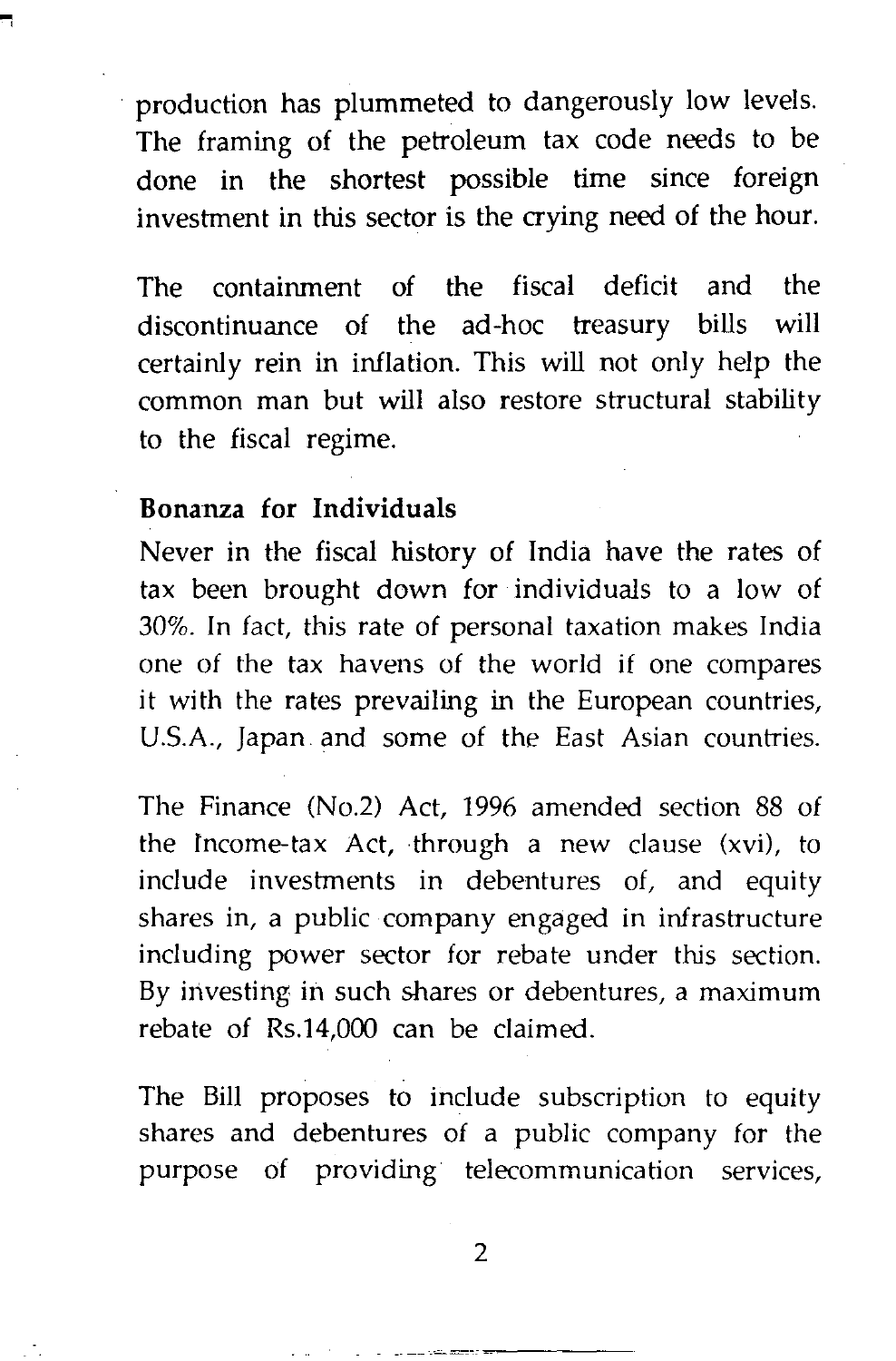(whether basic or cellular) also, forming part of eligible issue of capital for availing the tax rebate under clauses (xvi) and (xvii) of the section.

Under section 193 of the Income-tax Act, tax deduction at source (TOS) is made in respect of interest payable on any income by way of interest on securities. With a view to attract investment in Government securities, the Finance Bill proposes to fully exempt interest payable on any security of the Central Government or a State Government from the requirement of tax deduction at source.

One of the possible ways by which a larger number of persons can be brought under the tax net is to identify potential tax-payers through certain economic indicators. There could be a number of such economic indicators which could be employed for this purpose. It would be a reasonable presumption that any person who satisfies the requirement of ownership/use/ expenditure on the following four indicators should be a person having taxable income :

- (i) Ownership/lease of a motor vehicle;
- (ij) Occupation of any category or categories of immovable property as may be specified by the Board by notification, whether by way of ownership or tenancy or otherwise;
- (iii) Foreign travel; or
- (iv) Subscription of a telephone.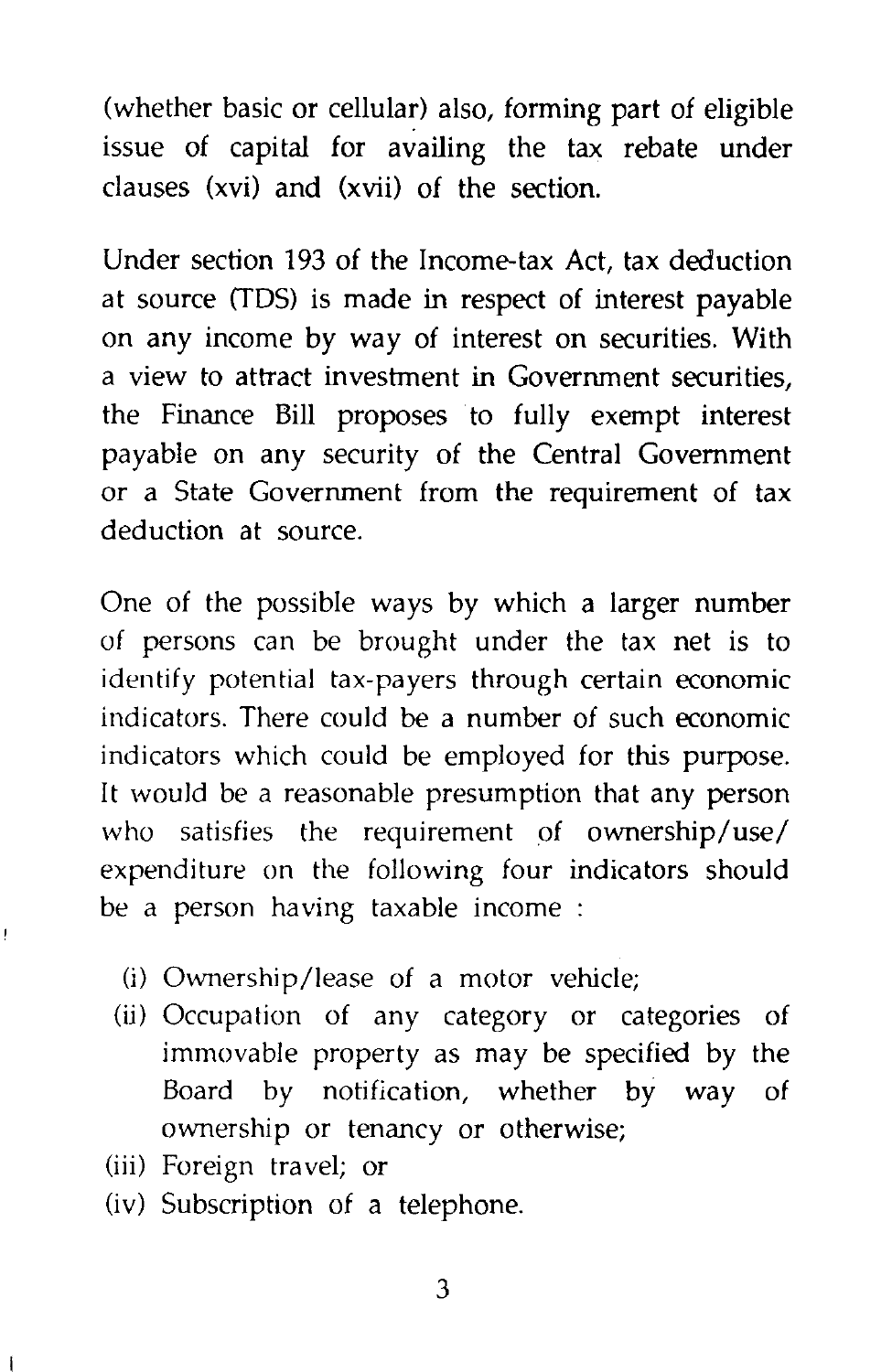The Finance Bill proposes to amend section 139 in order to provide that any person who fulfils any two of the four conditions mentioned above should be required to file a return of his income. It is proposed to levy a penalty of Rs.SOO in cases where the return of income is not furnished although required on the basis of the above indicators. Initially, these provisions will be applicable to only some selected cities to be notified.

The proposed amendment will take effect from 1st April, 1997 and will, accordingly, apply in relation to the assessment year 1997-98 and subsequent years.

In order to mobilise resources and to channelise funds into priority sectors of the economy, and to offer an opportunity to persons who have evaded tax in the past, to declare their undisclosed income, pay a reasonable tax and in future adopt the path of rectitude and civic responsibility, a voluntary disclosure of income and wealth scheme is proposed to be introduced. The scheme will have the following salient features :

(i) The scheme will cover all persons, corporate or non-corporate. The tax payable on the disclosed income wiJl be 30% in the case of individuals and 35% in the case of other declarants viz. corporates and firms. The tax on the voluntarily disclosed income or wealth would have to be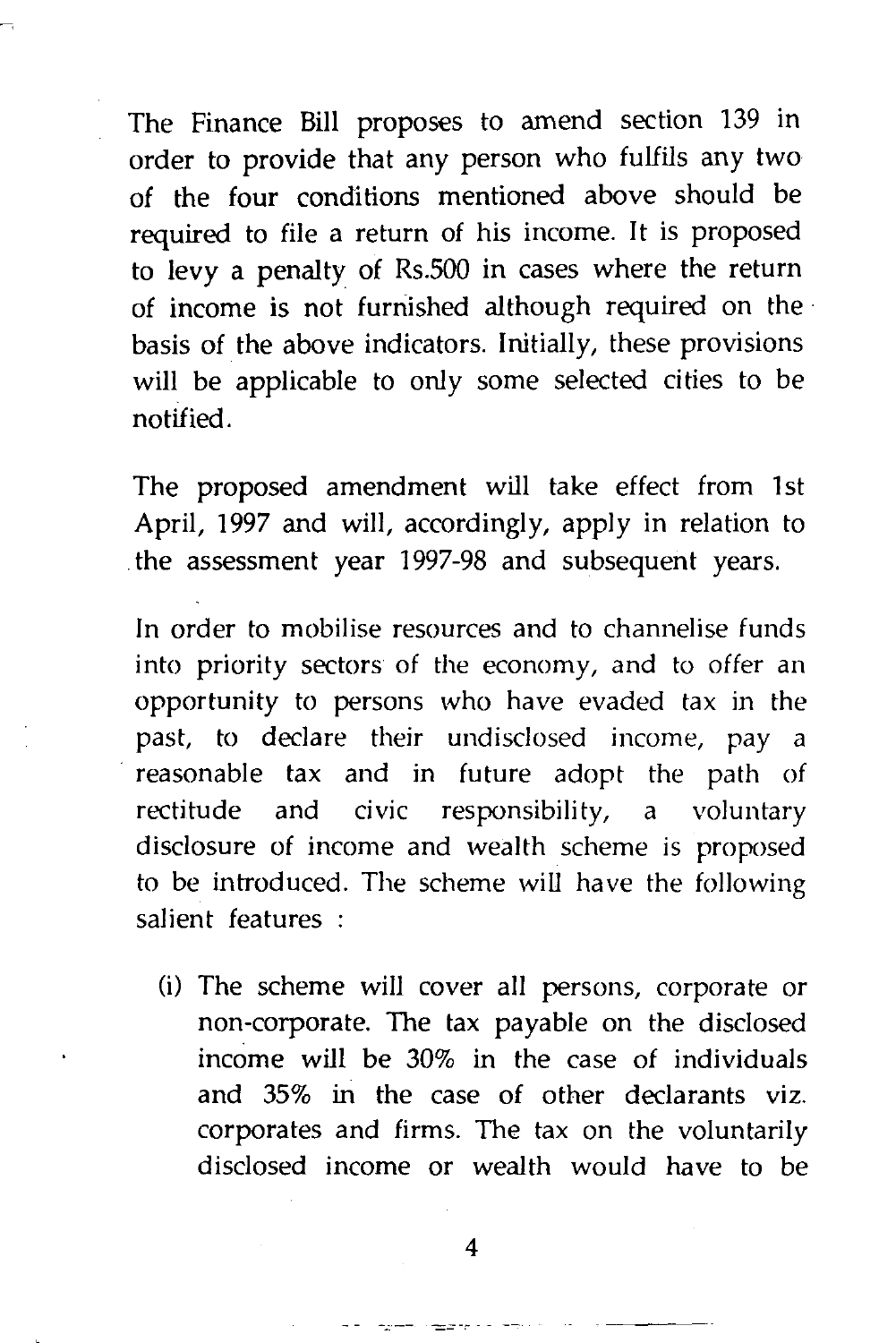*paid* before making the declaration, and proof of such payment must be attached alongwith the declaration. However, where tax is paid within three months of the filing of the declaration, interest at the rate of two per cent for every month or part of a month will become chargeable. If such tax is not paid within three months of the filing of the declaration, it will be deemed to be void.

- (ij) The person making a disclosure would have to file a declaration in a prescribed form before the Commissioner of Income-tax. The Commissioner shall, on an application made by the declarant, grant a certificate to him setting forth the particulars of the voluntarily disclosed income and the amount of income-tax paid in respect of the same. A person may make a declaration in respect of any income chargeable to tax for any assessment year prior to the assessment year 1998-99 -
	- (a) for which he has failed to furnish a return under section 139 of the Income-tax Act.
	- (b) for which he has failed to disclose in a return of income furnished by him under the Income-tax Act before the date of commencement of the Act.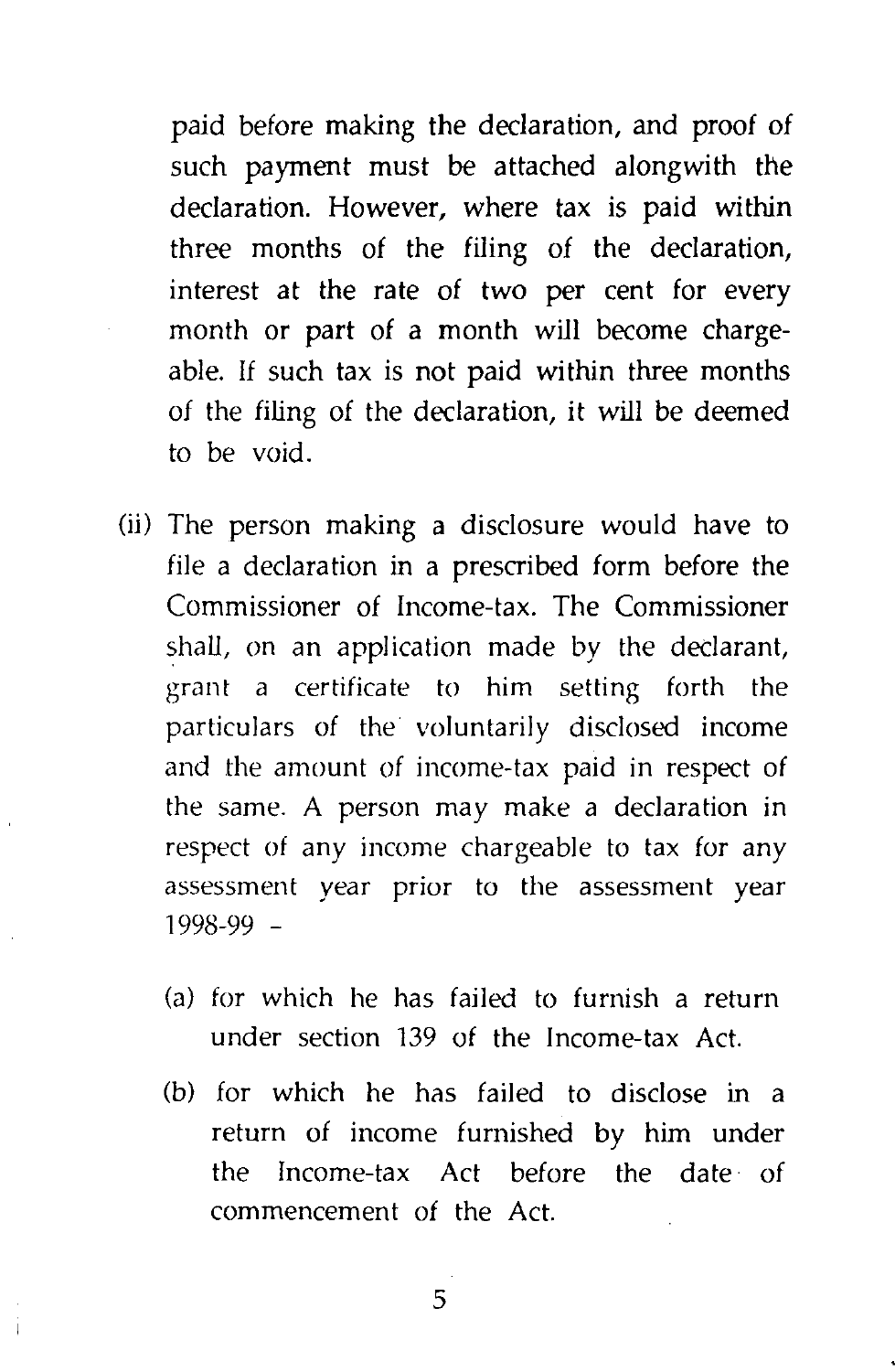- (c) which has escaped assessment in terms of section 147 as it stood prior to 1.4.1989 and thereafter.
- (iii) The amount of voluntarily disclosed income shall be allowed to be credited by the declarant in the books of account, if any, maintained by him for any source of income or any other record. The credit so made should be intimated to the Assessing Officer. The voluntarily disclosed income will not be included in the total income of the declarant for the purpose of assessment for any year under the Income-tax Act. There will be no assessment proceeding in respect of the disclosed income and the tax liability in respect of such income will be finally settled on payment of the tax under the scheme. Where the voluntarily disclosed income is represented by any cash, bullion, investment in shares or any other assets, wealth-tax shall not be payable by the declarant in respect of such assets.
- (iv) All particulars contained in a declaration will be treated as confidential and no Court or authority will be entitled to require any public servant or the declarant to produce before it any such declaration or part thereof or to give any evidence in this regard.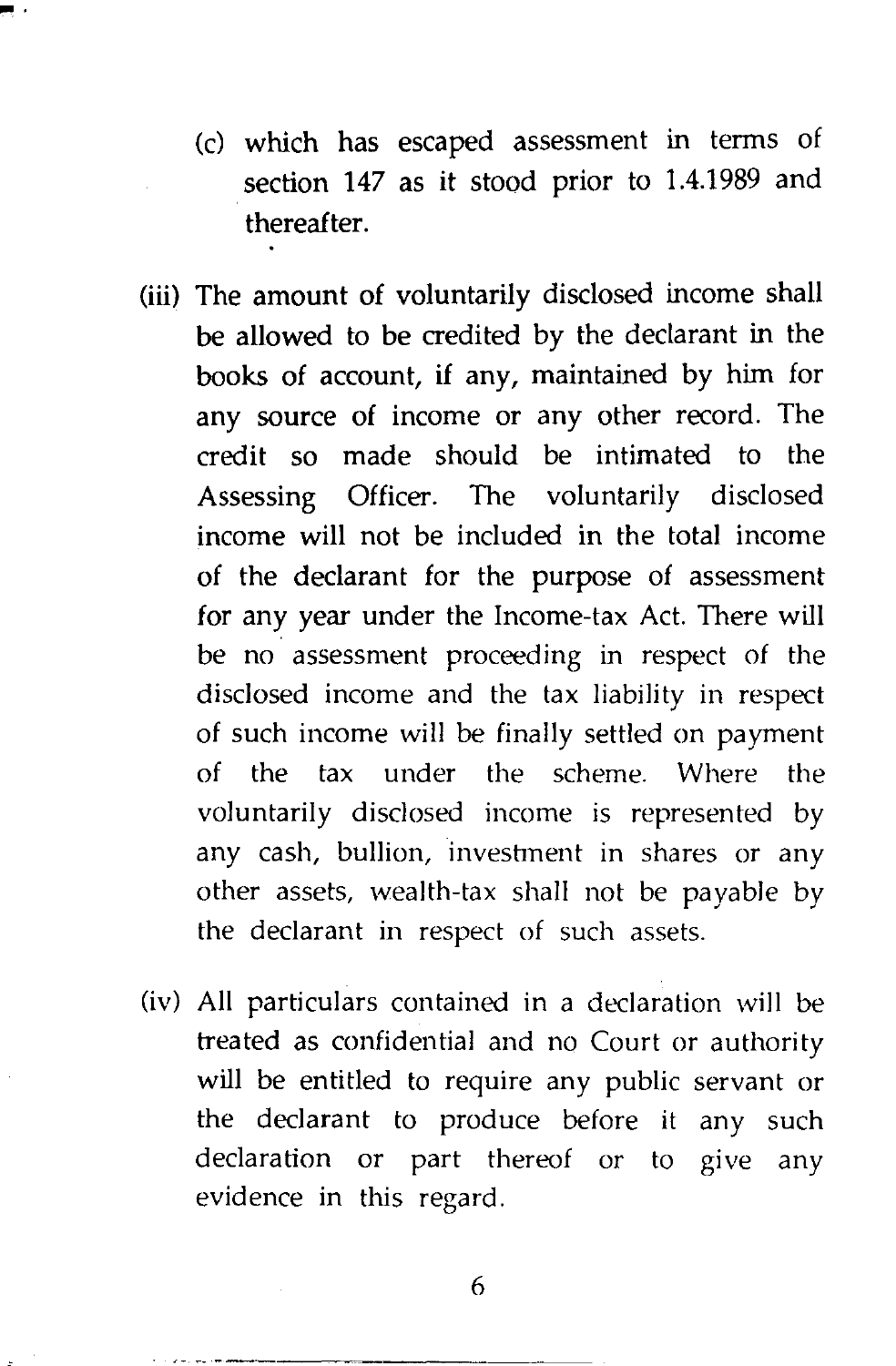Furthermore, nothing contained in any declaration shall be admissible in evidence against the declarant for the purposes of any proceeding relating to imposition of penalty or the purposes of prosecution under the Income-tax, Wealth-tax, Foreign Exchange Regulation, and Company Laws.

#### Corporate Reforms

The tax rates have been made extremely competitive and are · comparable to those prevailing in all industrially advanced countries. The reduction in the rate of corporate tax from 43% (including surcharge) to 35% has astounded captains of industry who expected that the maximum cut would be of 5%. This, coupled with the abolition of tax on dividends in the hands of shareholders, will galvanise the capital market and once again make it possible for industry to raise equity from the public by tapping the primary market.

One of the proposals which has so far gone unnoticed is the provision which has been made in the Finance Bill, 1997 to exempt from tax capital gains made on sale of land by a sick industrial company which is managed by a workers' co-operative. This will not only make it possible for such units to become financially viable but will also give a boost for workers' participation in management.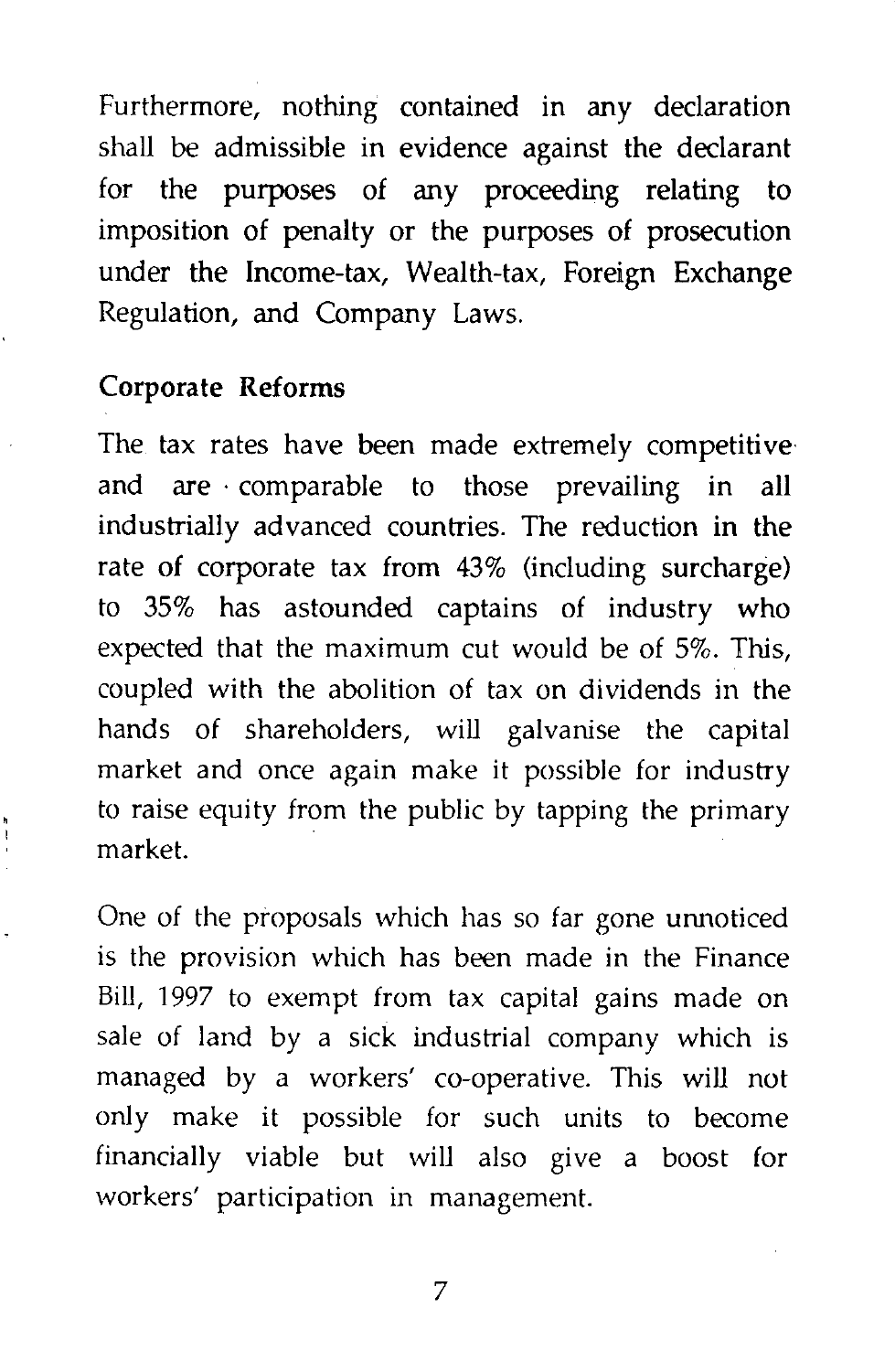After almost 35 years, the demand of industry has been met to delete provisions which disallow legitimate business expenses. Year after year, memoranda were sent to the Government by various Chambers on this very point but the demand fell on deaf ears.

While the Finance Minister has not abolished the Minimum Alternative Tax, he has bowed down to the demands of the corporate sector to allow credit for the tax so paid to be set-off within five years when the company becomes liable to taxation in the normal course. Moreover, exempting exporters from M.A.T. will create the right psychological climate for accelerating the growth rate in exports which has come down during 1996-97.

The Finance Bill proposes to insert a new section 115-JAA to provide a tax credit scheme by which MAT paid can be carried forward for set-off against regular tax payable during the subsequent five-year period subject to certain conditions, as under :

l) When a company pays tax under MAT, the tax credit earned by it shall be an amount which is the difference between the amount payable under MAT and the regular tax. Regular tax in this case means the tax payable on the basis of normal computation of total income of the company.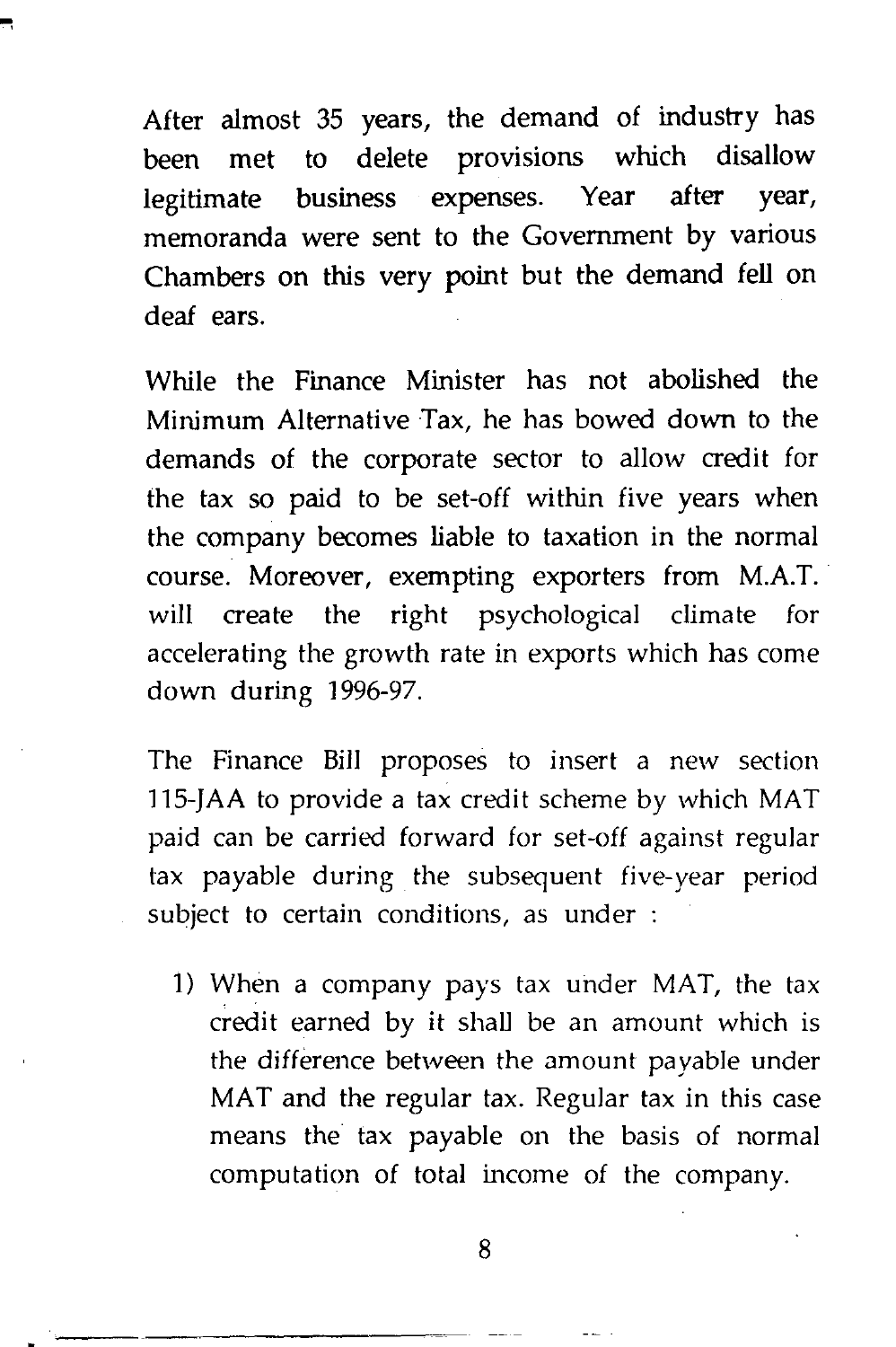- 2) MAT credit will be allowed carry forward facility for a period of five assessment years immediately succeeding the assessment year in which MAT is paid. Unabsorbed MAT credit will be allowed to be accumulated subject to the five-year carry forward limit.
- 3) In the assessment year when regular tax becomes payable, the difference between the regular tax and the tax computed under MAT for that year will be set off against the MAT credit available.
- 4) The credit allowed will not bear any interest.

The rationale for allowing credit in respect of taxes paid under MAT in the aforesaid manner is that a company should always pay a minimum tax. The above method will ensure that the company will always pay a minimum tax even while offsetting the MAT credit against regular tax.

In order to give fillip to the telecom sector in addition to tax holiday, the Bill proposes to insert a new section 35-ABB in the Income-tax Act. The section seeks to provide that any capital expenditure incurred and actually paid by an assessee on the acquisition of any right to operate telecom services by obtaining licence will be allowed as a deduction in equal instalments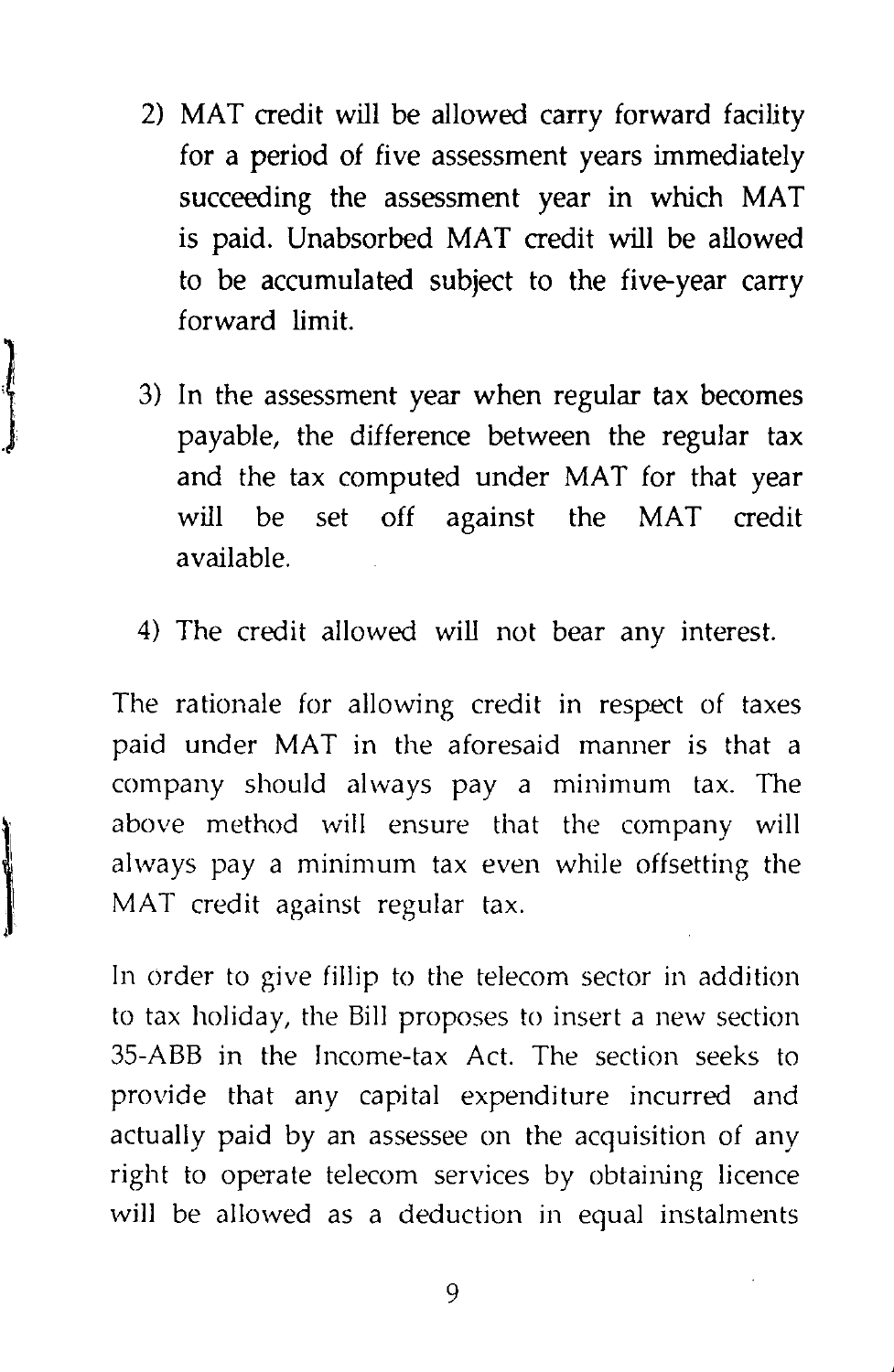over the period for which the licence remains in force.

 $\overline{\phantom{a}}$ 

It further seeks to provide that where the licence is transferred and proceeds of the transfer are less than the expenditure remaining unallowed, a deduction equal to the expenditure remaining unallowed as reduced by the proceeds of transfer, shall be allowed in the previous year in which the licence has been transferred. It also seeks to provide that if the licence is transferred and proceeds of the transfer exceed the amount of expenditure remaining unallowed, the excess amount shall be chargeable to tax as profits and gains of business in the previous year in which the licence has been transferred.

The section also provides for amortisation of unallowed expenses in a case where a part of the licence is transferred. The restrictive provisions of this section will not apply in relation to a transfer under a scheme of amalgamation whereby the licence is transferred by the amalgamating company to the amalgamated company, the latter being an Indian company.

Under the provisions of section 80-IA of the Income-tax Act, a five-year tax holiday and a deduction of 25% (30% in the case of companies) in the subsequent five years is allowed to an undertaking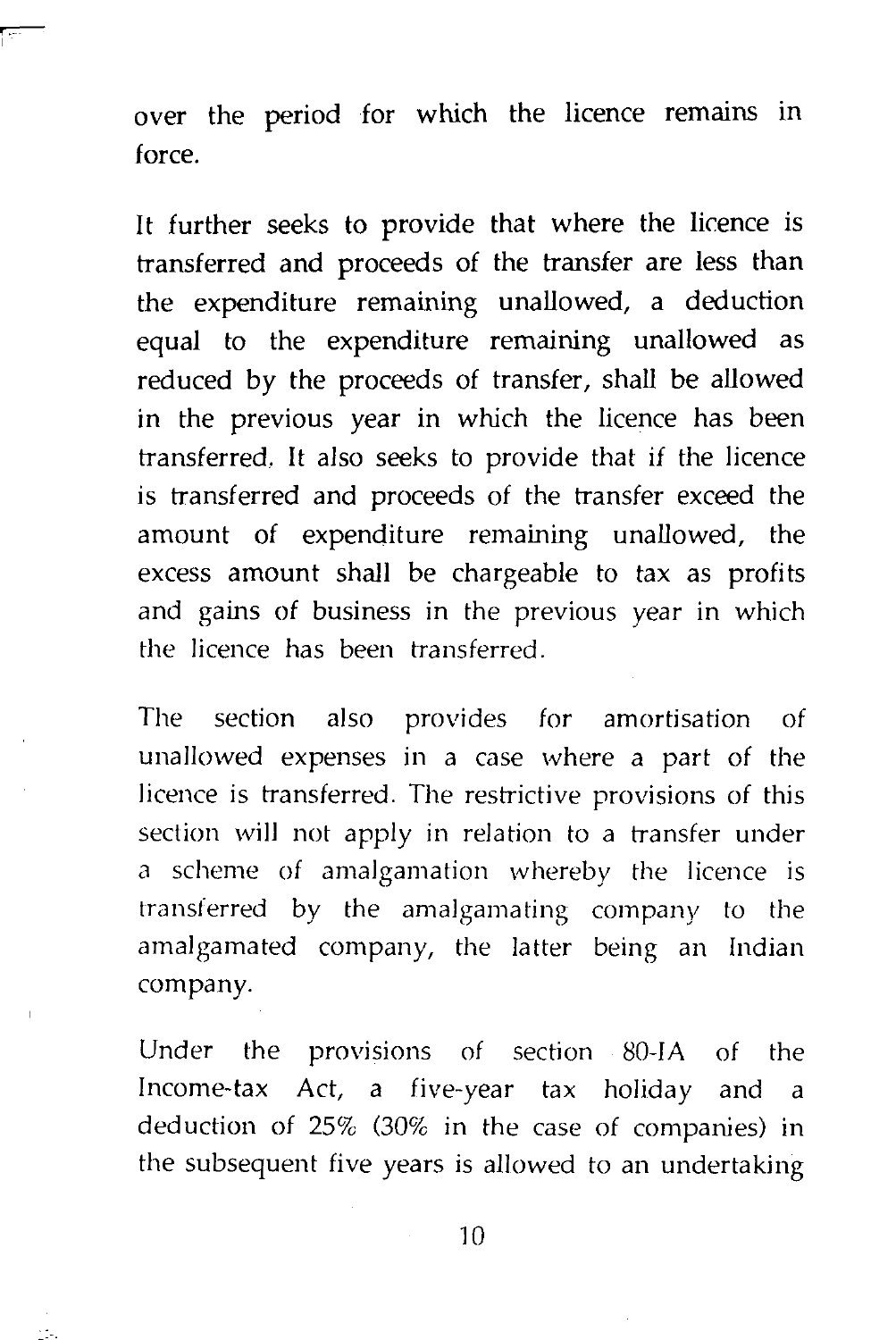engaged in the business of generation, or generation and distribution, of power or to an industrial undertaking set up in backward states/districts.

The country requires large investment in the telecommunication sector, both basic and cellular. In order to encourage investment in this sector, it is proposed to grant 100% deduction from the profits and gains of an assessee engaged in the business of providing telecommunication services for the initial five assessment years. It is also proposed to provide a deduction of 25% (30% in the case of companies) from such profits and gains for a further period of five years. The deduction will be allowed to an undertaking which begins to provide the telecommunication services at any time during the period beginning on 1st April, 1995 and ending on 31st March, 2000.

The proposed amendment will take effect retrospectively from 1st April, 1996 and will, accordingly, apply in relation to assessment year 1996-97 and subsequent years.

As mentioned above, under the provisions of section 80-lA of the Income-tax Act, a five-year tax holiday and a deduction of 25% (30% in the case of companies) in the subsequent five years is allowed to an undertaking engaged in the business of generation,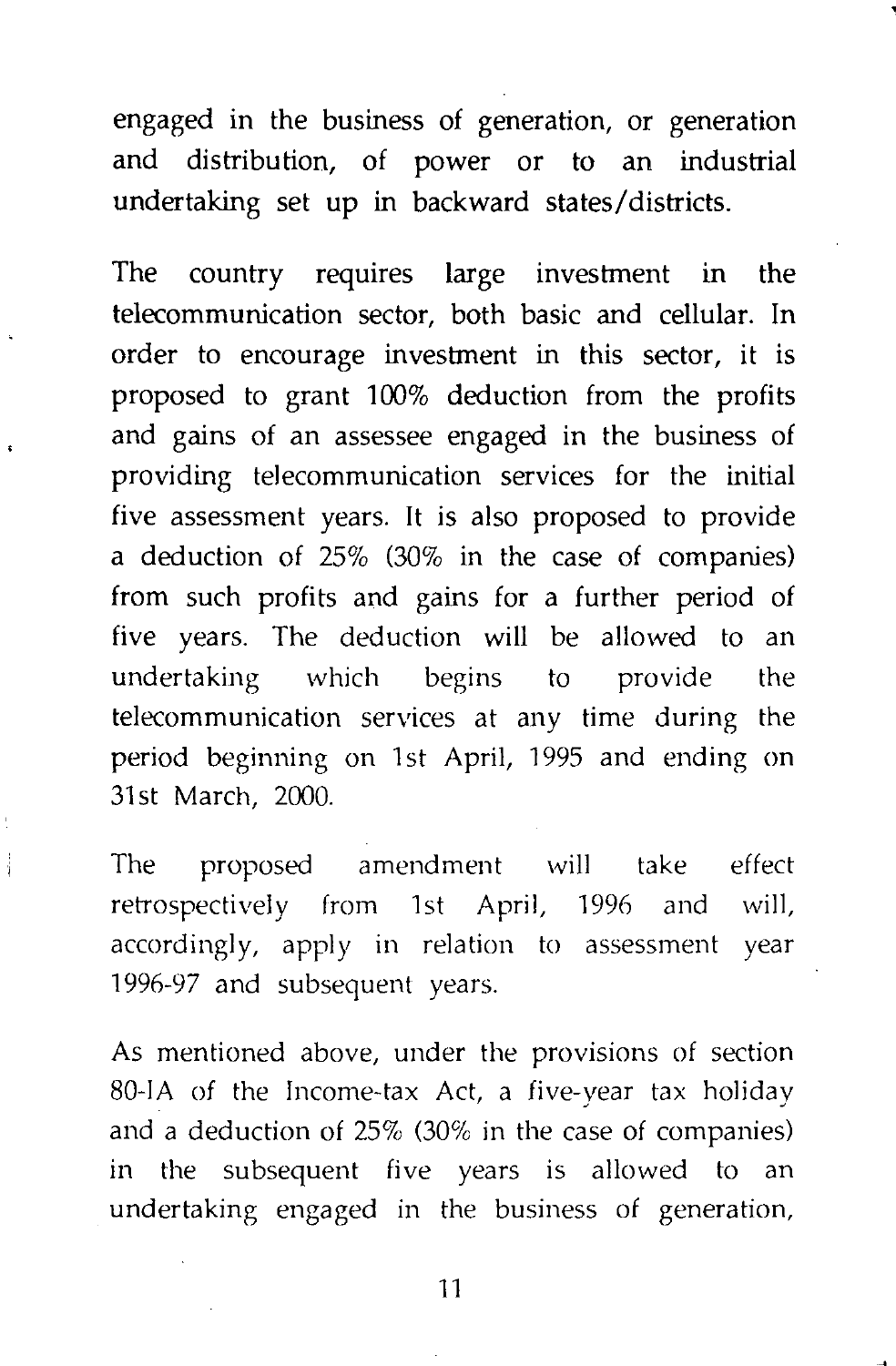or generation and distribution, of power or to an industrial undertaking set up in backward states/ districts.

The Bill proposes to extend the tax holiday to industrial parks notified for this purpose in accordance with any scheme to be framed by the Central Government. This tax holiday is expected to encourage investments in industrial infrastructure. Those industrial parks which start operating during the period beginning on 1st April, 1997 and ending. on 31st March, 2002 will be eligible for 100% deduction for the initial five assessment years followed by 25% (30% in case of companies) deduction from profits for the next five years.

Under section 35 of the Income-tax Act, certain deductions are allowed in respect of expenditure on scientific research.

The Bill proposes to introduce a new sub-section  $(2-AB)$  to allow a company, a deduction of a sum equal to  $1-1/4$ th times the sum paid in respect of any expenditure incurred by a company on scientific research including an expenditure of capital nature related to the business. This deduction will be available to companies having in-house Research & Development facility approved for the purpose of the section by the prescribed authority and engaged in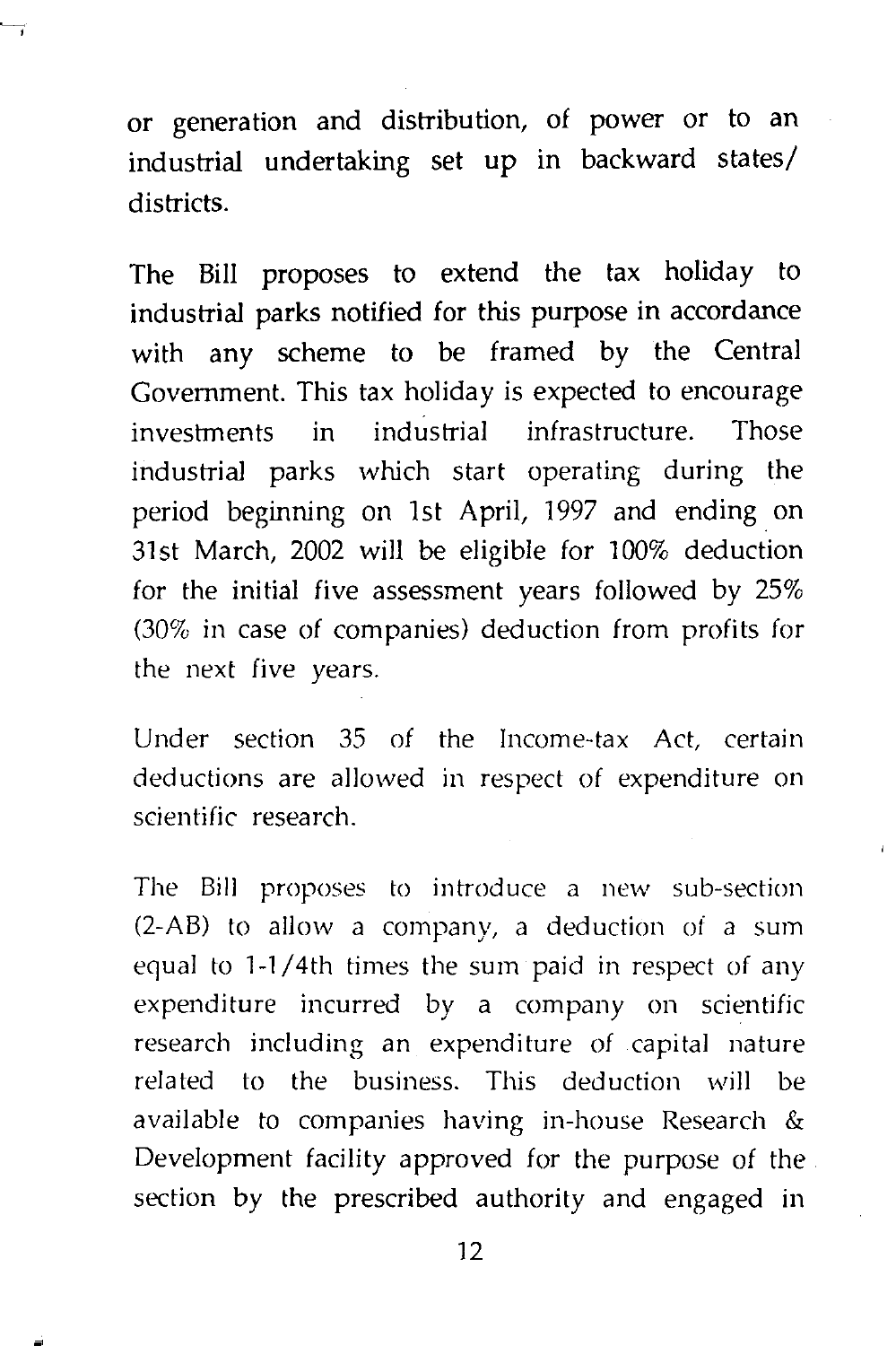the business of manufacture or production of any drugs, pharrnaceu ticals, electronic equipment, computers, telecommunication equipment, chemicals or any other article or thing notified in this behalf.

It is also proposed that no deduction shall be allowed in respect of expenditure on land and building, and that the company shall enter into an agreement of co-operation and audit with the prescribed authority before approval of the research and development facility.

#### Indirect taxes

The reduction in excise and customs duties will also help industry substantially and the additional burden on the steel industry caused by the increase in railway freight will, to some extent, be balanced by the reduction in input cost of raw materials as a result of such reduction.

It was widely expected that the Finance Minister would raise excise duties on luxury items, notably motor-cars, specially those which have diesel engines. This has not happened and the automobile sector will, therefore, continue to maintain its growth rate.

The reduction in the rate of excise duty on several consumer items should result in benefit to consumers in view of the competitive environment which has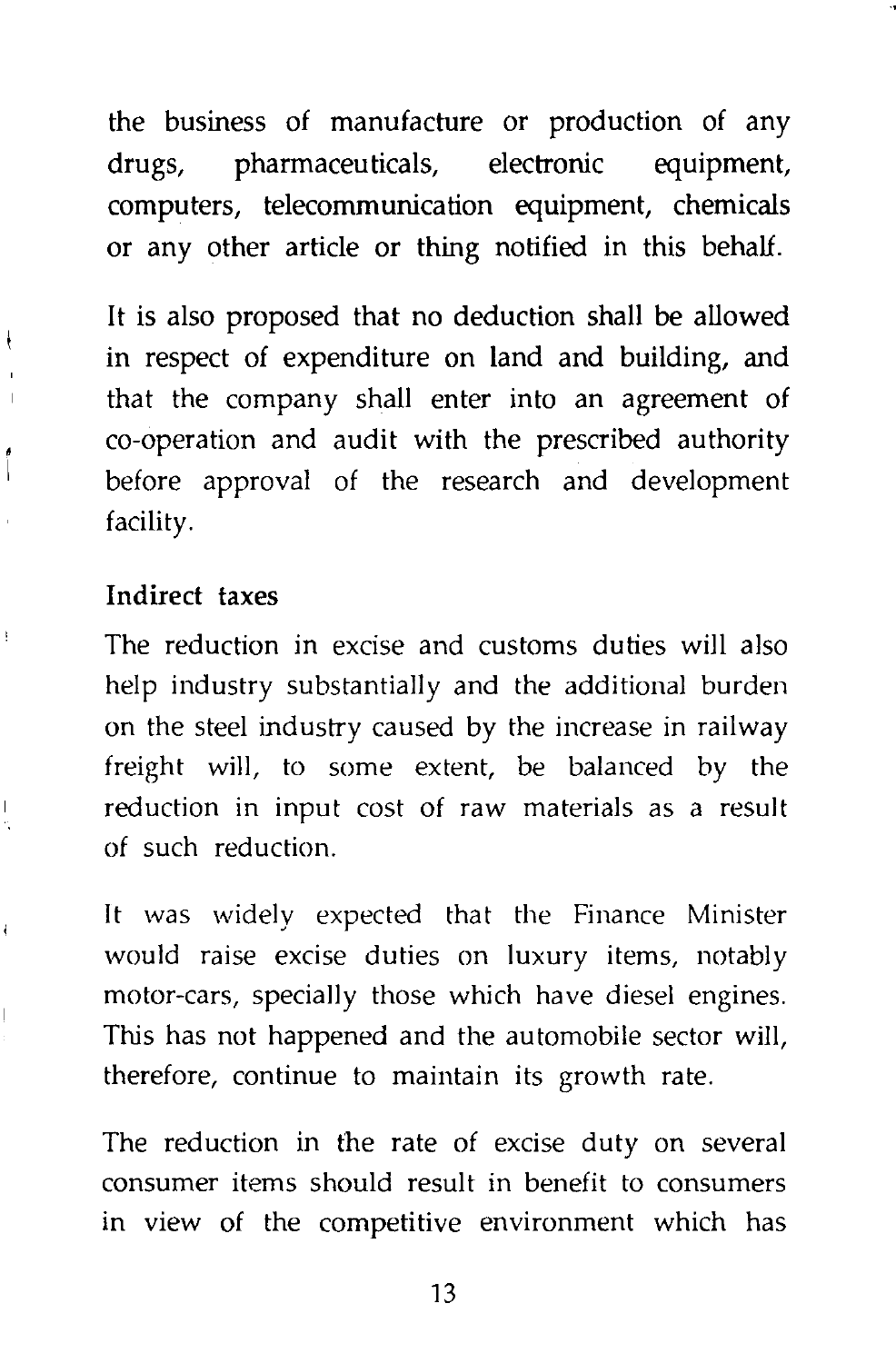been created over the last six years. However, the service tax on various agencies may result in higher cost for end users.

#### **Other noteworthy proposals**

Some of the other highlights of the Budget proposals which are worthy of note are :

- a) the granting of administrative and financial autonomy to public sector units;
- b) further liberalisation of the infrastructural sector;
- c) a new regime for the telecom industry;
- d) liberalisation measures for oil, gas and power projects;
- e) review of the Urban Land (Ceiling and Regulation) Act, 1996; and
- f) additional incentives for scientific research.

While the policy decision on capital account convertibility has been deferred depending on the report of the group set up by the Reserve Bank of India, there is no doubt that the goal of full convertibility will be reached much sooner than expected. Once certain economic parameters have been achieved, the Rupee will emerge much stronger, making it one of the prime currencies of the world.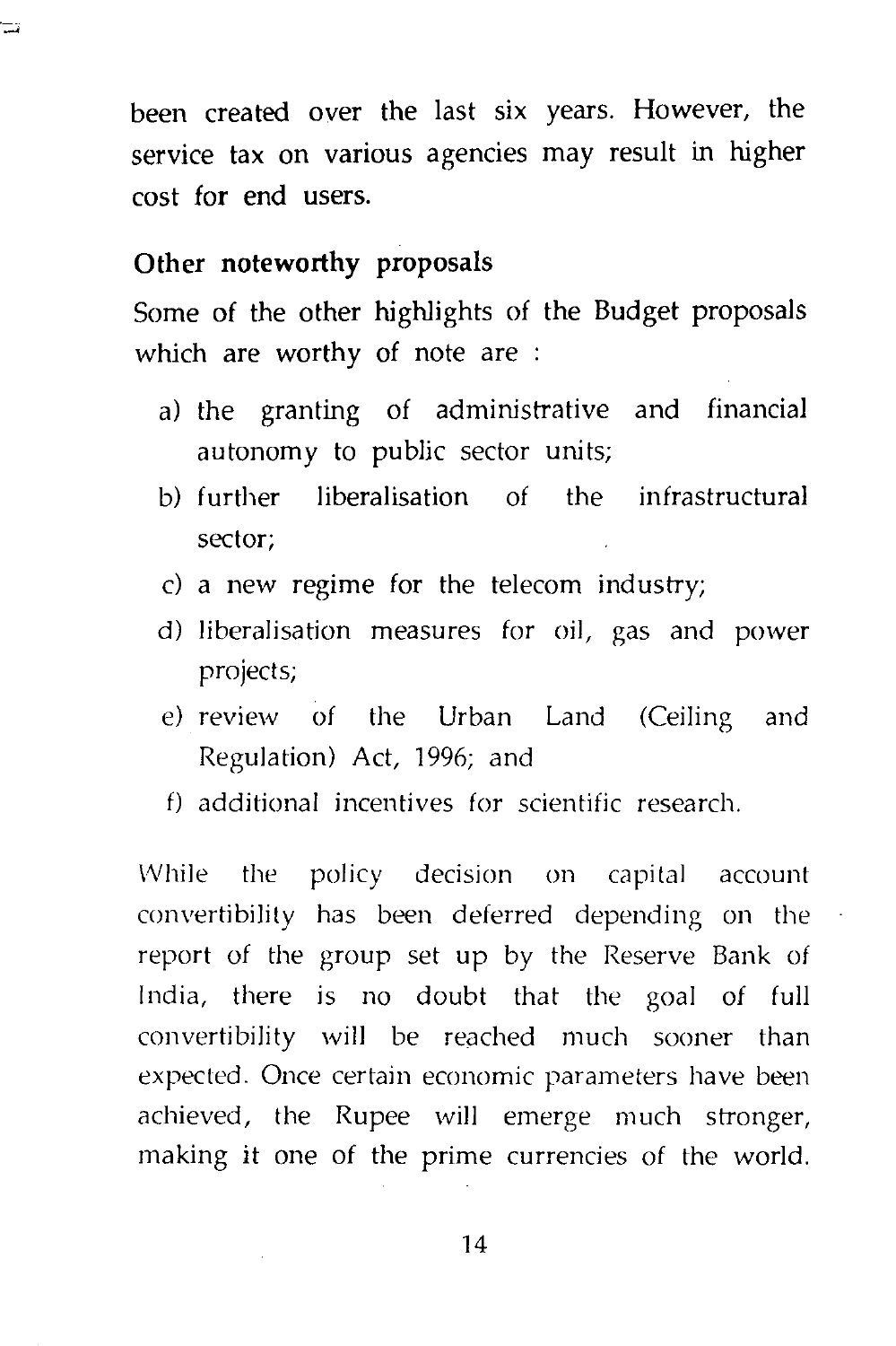The capital market will continue to gain vigour and may possibly become even stronger in view of the report of the Expert Group appointed by the Government to draft a new Income-tax Law. These recommendations are expected to be incorporated in the new Income-tax Law which will come into force from the financial year 1998-99. Investors may not only have the benefit of tax-free dividends but also adequate tax shelter in respect of long-term capital gains.

In the fiscal year 1998-99, Indian industry will perform even better if Mr. Chidambaram and his other colleagues continue with the reform process and State Governments continue their competitive bid for attracting foreign investment. The recent example of Maharashtra will undoubtedly be emulated by other Governments.

It does not require an astrologer to predict that with the aforesaid budget proposals announced this year, the manufacturing sector of Indian industry will easily achieve a rate of growth of 14% in 1997-98. As a result, the gross domestic product is most likely to rise to 7.5% as against the average of 7% in the preceding three years and 6.8% in the current financial year.

#### Conclusion

It takes one man to trigger an economic miracle with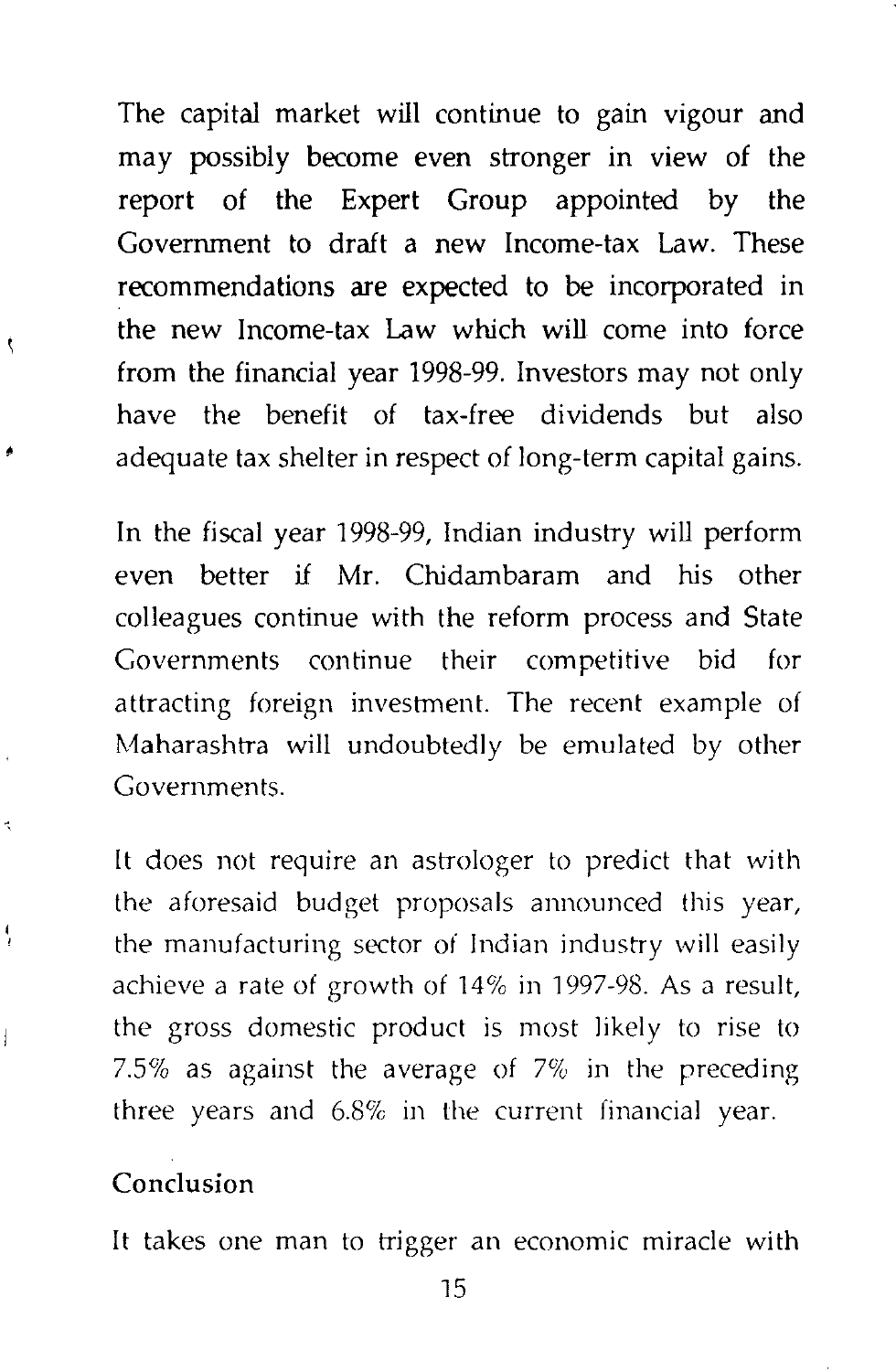bold and imaginative policies, emanating from a futuristic vision. Chancellor Ludwig Erhard laid the foundation for the German economic miracle in the early fifties, and Prime Minister Lee Kwan Yew did it for Singapore. When India emerges as one of the front-line nations of the world, the name of P. Chidambaram will be etched in History as the architect of India's economic miracle.

*The views expressed in this booklet are not necessarily those of the Forum of Free Enterprise*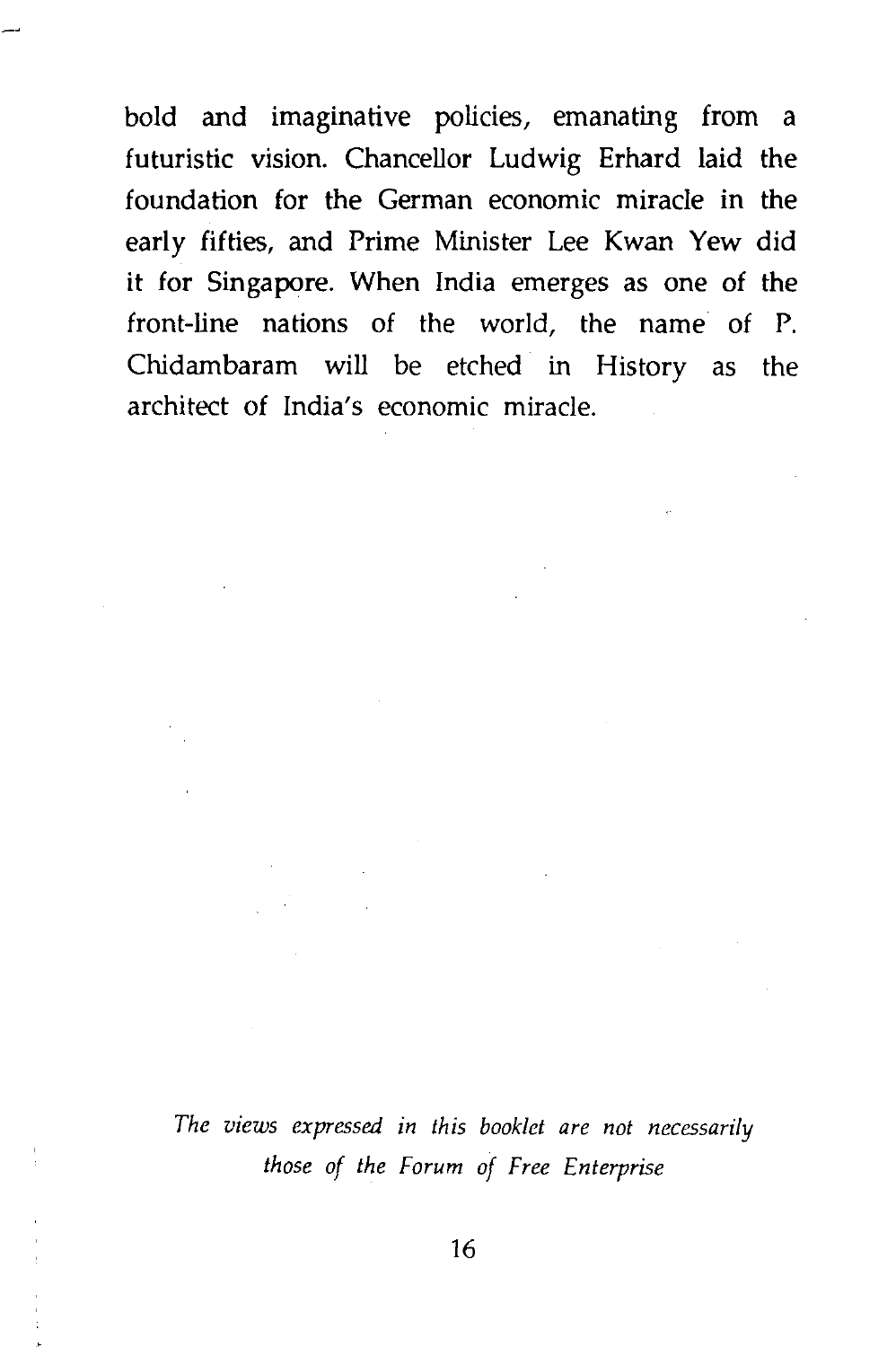"People must come to accept private enterprise not as a necessary evil, but as an affirmative good".

·Eugene Black